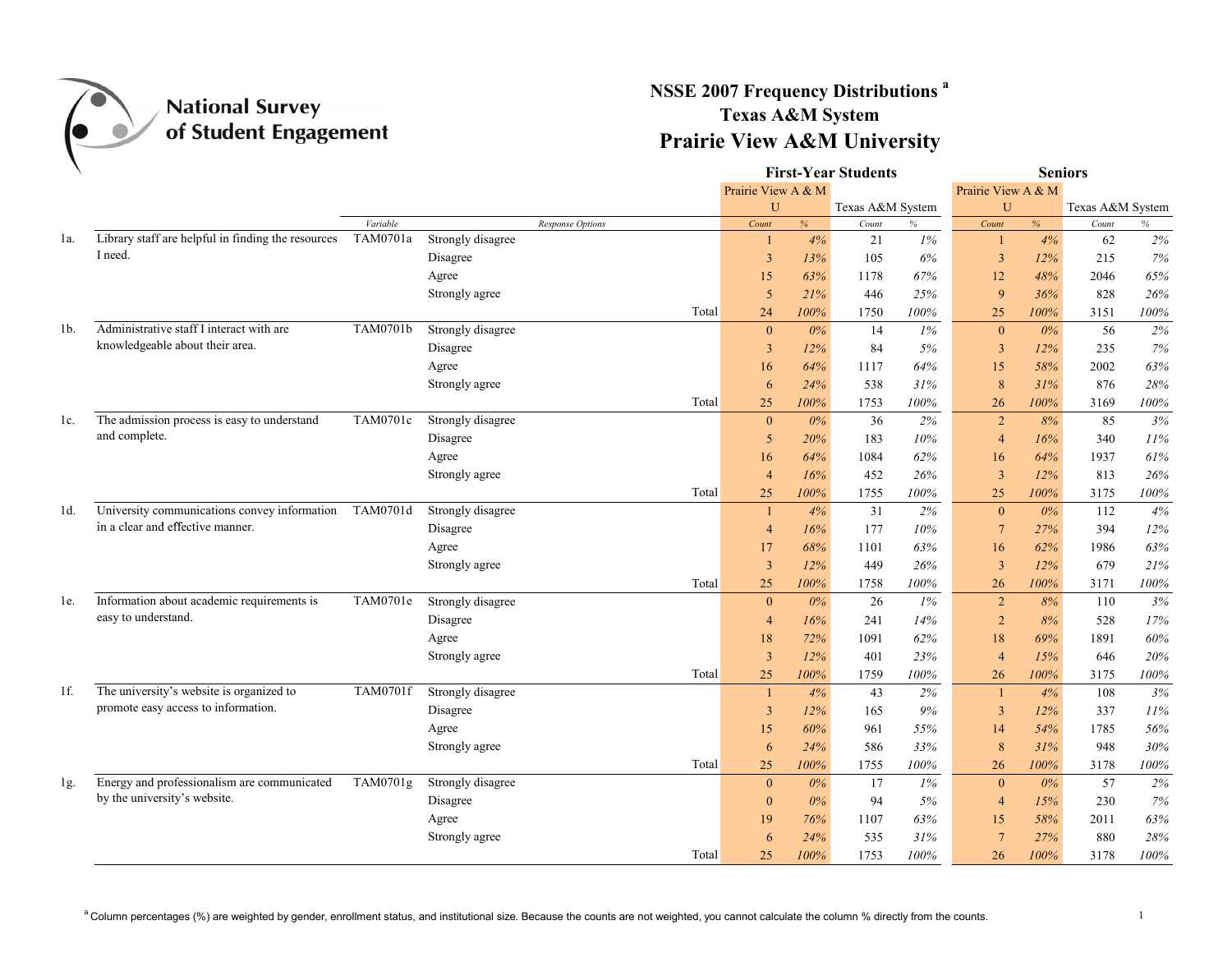

## **NSSE 2007 Frequency Distributions a Texas A&M System Prairie View A&M University**

|        |                                                 |                 |                   |                  |                    |       | <b>First-Year Students</b> |         | <b>Seniors</b>  |                    |                  |      |  |
|--------|-------------------------------------------------|-----------------|-------------------|------------------|--------------------|-------|----------------------------|---------|-----------------|--------------------|------------------|------|--|
|        |                                                 |                 |                   |                  | Prairie View A & M |       |                            |         |                 | Prairie View A & M |                  |      |  |
|        |                                                 |                 |                   |                  | U                  |       | Texas A&M System           |         | U               |                    | Texas A&M System |      |  |
|        |                                                 | Variable        |                   | Response Options | Count              | $\%$  | Count                      | $\%$    | Count           | %                  | Count            | $\%$ |  |
| 1h.    | The university catalog clearly states academic  | TAM0701h        | Strongly disagree |                  | $\theta$           | $0\%$ | 32                         | 2%      | $\mathbf{0}$    | $0\%$              | 70               | 2%   |  |
|        | requirements.                                   |                 | Disagree          |                  | $\overline{4}$     | 16%   | 158                        | 9%      | $\overline{3}$  | 13%                | 354              | 11%  |  |
|        |                                                 |                 | Agree             |                  | 15                 | 60%   | 1025                       | 58%     | 16              | 67%                | 1831             | 58%  |  |
|        |                                                 |                 | Strongly agree    |                  | 6                  | 24%   | 539                        | 31%     | 5               | 21%                | 920              | 29%  |  |
|        |                                                 |                 |                   | Total            | 25                 | 100%  | 1754                       | 100%    | 24              | 100%               | 3175             | 100% |  |
| $1i$ . | The student handbook provides the information   | TAM0701i        | Strongly disagree |                  | $\mathbf{0}$       | $0\%$ | 14                         | 1%      | 1               | 4%                 | 57               | 2%   |  |
|        | I need.                                         |                 | Disagree          |                  | $\overline{2}$     | 8%    | 151                        | 9%      | $\overline{2}$  | 8%                 | 327              | 10%  |  |
|        |                                                 |                 | Agree             |                  | 15                 | 60%   | 1162                       | 68%     | 17              | 68%                | 2144             | 69%  |  |
|        |                                                 |                 | Strongly agree    |                  | 8                  | 32%   | 394                        | 23%     | 5               | 20%                | 598              | 19%  |  |
|        |                                                 |                 |                   | Total            | 25                 | 100%  | 1721                       | 100%    | 25              | 100%               | 3126             | 100% |  |
| 1j.    | Printed materials about the university I have   | TAM0701j        | Strongly disagree |                  | $\mathbf{0}$       | $0\%$ | 21                         | $1\%$   | $\overline{1}$  | 4%                 | 59               | 2%   |  |
|        | seen accurately portrayed the institution.      |                 | Disagree          |                  | 8                  | 33%   | 104                        | 6%      | 6               | 24%                | 276              | 9%   |  |
|        |                                                 |                 | Agree             |                  | 13                 | 54%   | 1120                       | 65%     | 15              | 60%                | 2076             | 66%  |  |
|        |                                                 |                 | Strongly agree    |                  | $\overline{3}$     | 13%   | 477                        | 28%     | $\overline{3}$  | 12%                | 733              | 23%  |  |
|        |                                                 |                 |                   | Total            | 24                 | 100%  | 1722                       | 100%    | 25              | 100%               | 3144             | 100% |  |
| 1k.    | The time it takes me to register is reasonable. | <b>TAM0701k</b> | Strongly disagree |                  | -1                 | 4%    | 18                         | 1%      | -1              | 4%                 | 69               | 2%   |  |
|        |                                                 |                 | Disagree          |                  | 5                  | 20%   | 116                        | 7%      | $\overline{2}$  | 8%                 | 163              | 5%   |  |
|        |                                                 |                 | Agree             |                  | 18                 | 72%   | 1096                       | 63%     | 19              | 73%                | 1840             | 58%  |  |
|        |                                                 |                 | Strongly agree    |                  |                    | 4%    | 497                        | 29%     | $\overline{4}$  | 15%                | 1076             | 34%  |  |
|        |                                                 |                 |                   | Total            | 25                 | 100%  | 1727                       | 100%    | 26              | 100%               | 3148             | 100% |  |
| 11.    | My academic advisor is accessible.              | <b>TAM07011</b> | Strongly disagree |                  | $\mathbf{0}$       | $0\%$ | 45                         | 3%      | $\overline{2}$  | 8%                 | 165              | 5%   |  |
|        |                                                 |                 | Disagree          |                  | $\overline{4}$     | 16%   | 186                        | 11%     | $\overline{1}$  | 4%                 | 384              | 12%  |  |
|        |                                                 |                 | Agree             |                  | 15                 | 60%   | 943                        | 55%     | 14              | 56%                | 1503             | 48%  |  |
|        |                                                 |                 | Strongly agree    |                  | 6                  | 24%   | 556                        | 32%     | 8               | 32%                | 1100             | 35%  |  |
|        |                                                 |                 |                   | Total            | 25                 | 100%  | 1730                       | 100%    | 25              | 100%               | 3152             | 100% |  |
| lm.    | Offices are open during convenient hours.       | TAM0701m        | Strongly disagree |                  | $\mathbf{1}$       | 4%    | 21                         | $1\%$   | $\overline{1}$  | 4%                 | 95               | 3%   |  |
|        |                                                 |                 | Disagree          |                  | $\overline{4}$     | 16%   | 175                        | 10%     | 6               | 23%                | 394              | 13%  |  |
|        |                                                 |                 | Agree             |                  | 15                 | 60%   | 1074                       | 62%     | 16              | 62%                | 1845             | 59%  |  |
|        |                                                 |                 | Strongly agree    |                  | 5                  | 20%   | 452                        | 26%     | $\overline{3}$  | 12%                | 817              | 26%  |  |
|        |                                                 |                 |                   | Total            | 25                 | 100%  | 1722                       | 100%    | 26              | 100%               | 3151             | 100% |  |
| ln.    | I know how to make a complaint regarding        | TAM0701n        | Strongly disagree |                  | 5                  | 20%   | 168                        | 10%     | $\overline{3}$  | 12%                | 419              | 13%  |  |
|        | student services.                               |                 | Disagree          |                  | 8                  | 32%   | 690                        | 40%     | $7\phantom{.0}$ | 27%                | 1268             | 40%  |  |
|        |                                                 |                 | Agree             |                  | 11                 | 44%   | 630                        | 36%     | 11              | 42%                | 1065             | 34%  |  |
|        |                                                 |                 | Strongly agree    |                  |                    | 4%    | 242                        | 14%     | 5               | 19%                | 394              | 13%  |  |
|        |                                                 |                 |                   | Total            | 25                 | 100%  | 1730                       | $100\%$ | 26              | 100%               | 3146             | 100% |  |